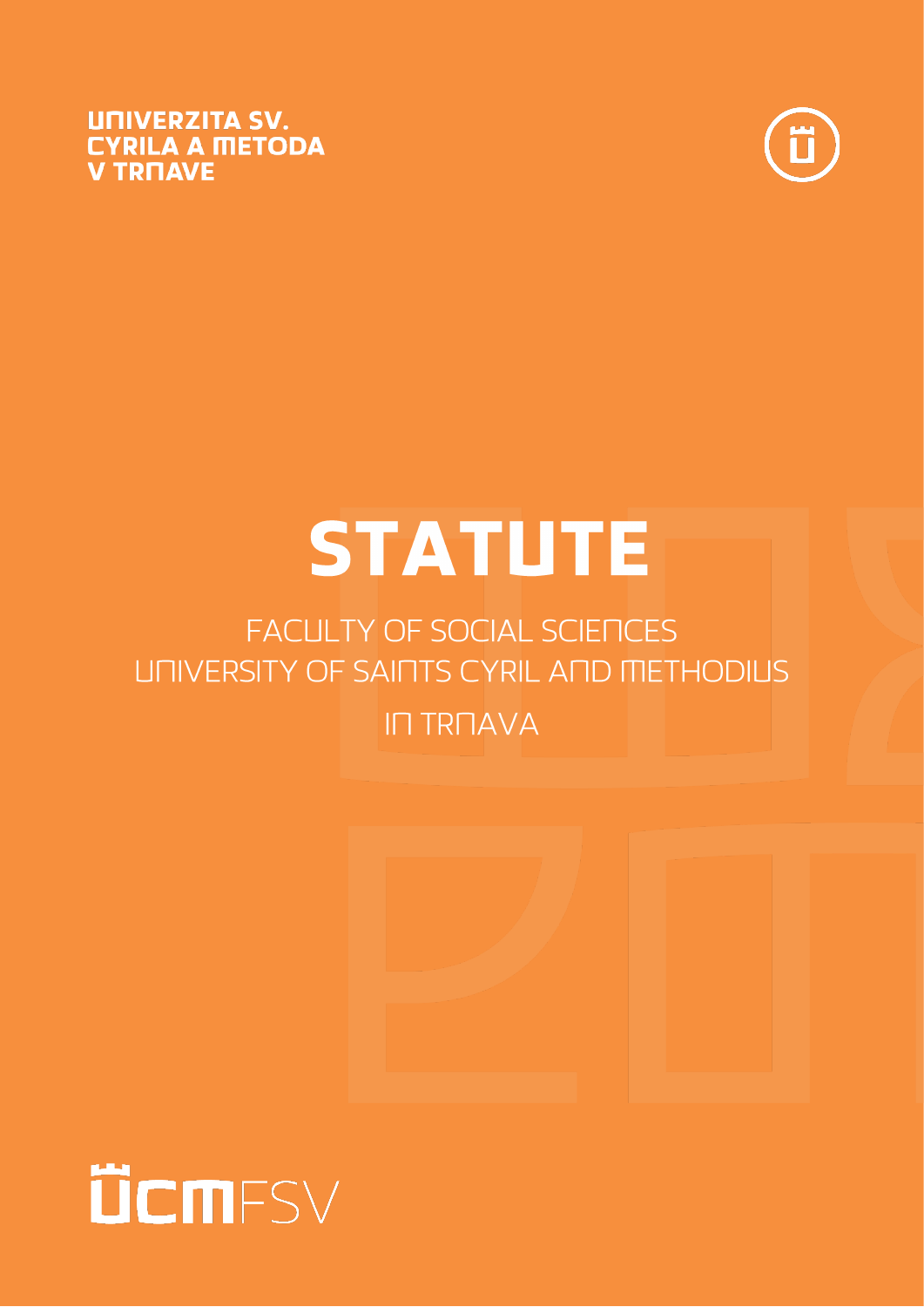## **PREAMBULE**

The Academic Senate of the Faculty of Social Sciences at the University of Saints Cyril and Methodius in Trnava (hereinafter referred to as "AS FSS UCM"), according to the provisions of § 27 par. 1 letter a) and § 33 par. 2 letter a) of Act No. 131/2002 Coll. on Higher Education and on Amendments to Certain Acts, as amended (hereinafter referred to as the "Act on Higher Education") and in connection with the Statute of the University of Saints Cyril and Methodius in Trnava, on June 29, 2021, approved the Statute of the Faculty of Social Sciences at the University of Saints Cyril and Methodius in Trnava (hereinafter "FSS UCM Statute") as follows:

#### Part 1

#### **Basic provisions**

 **§**

#### Subject of amendment

1) The Statute of FSS UCM is issued according to  $\S$  33 par. 2 letter a) of the Act on Higher Education and regulates the position of the Faculty of Social Sciences of the University of Saints Cyril and Methodius in Trnava (hereinafter "FSS UCM") as an educational and scientific institution providing teaching while respecting academic rights and freedoms, its organization, activities, as well as the system of its self-governing.

#### **§**

#### Name, seat and status of the faculty

- 1) FSS UCM is a part of the University of Saints Cyril and Methodius in Trnava (hereinafter referred to as "university" or "UCM").
- 2) FSS UCM was established by the Rector of the university after the previous statement of the Accreditation Commission and approval in the Academic Senate of the University of Saints Cyril and Methodius in Trnava (hereinafter "AS UCM") on December 1, 2011.
- 3) The seat of FSS UCM is Trnava. The address of FSS UCM is: Faculty of Social Sciences, the University of Saints Cyril and Methodius in Trnava, Bučianska cesta 4 / A, 917 01 Trnava. The FSS UCM website is: http://www.fsvucm.sk.
- 4) In written communication and oral presentation the designation Faculty of Social Sciences of the University of Saints Cyril and Methodius in Trnava is used. The abbreviation FSS UCM can be used in an internal environment.
- 5) The name of the faculty in the Slovak language is: Fakulta sociálnych vied Univerzity sv. Cyrila and Metoda v Trnave.
- 6) The name of the faculty in English is: Faculty of Social Sciences, University of Saints Cyril and Methodius in Trnava.
- 7) The name of the faculty in Latin is: Facultas Scientiarum Socialium, Universitas Sanctorum Cyrilli et Methodii Tyrnaviae.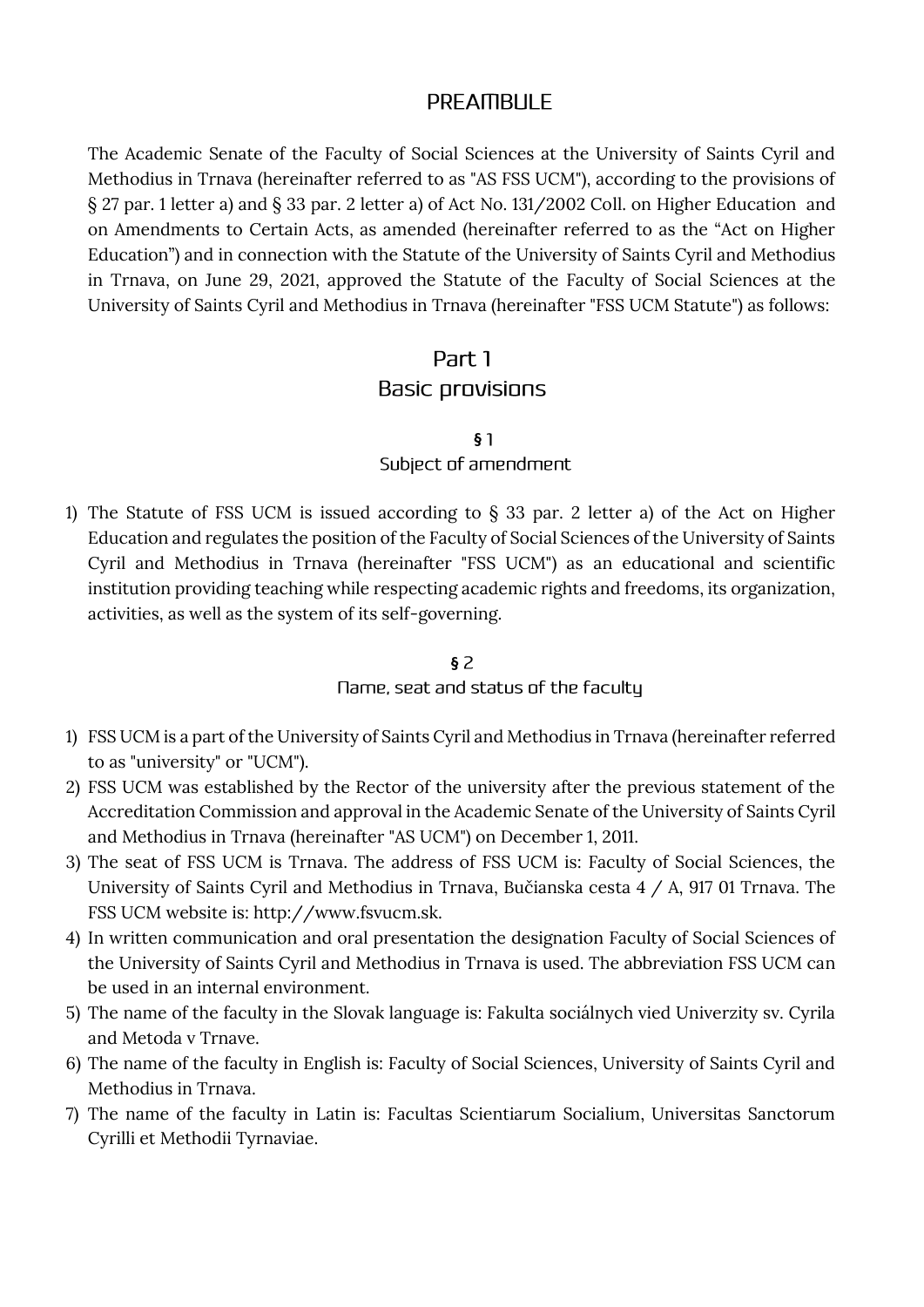- 8) FSS UCM, as a part of UCM, performs the tasks of a public university in accordance with the law. Based on accreditation and the results of scientific research, it provides and ensures higher education within an accredited bachelor, master, doctoral study program and further education. FSS UCM also creates conditions for creative scientific research, uses the latest scientific knowledge in the education of students and enables the involvement of students in creative scientific activities.
- 9) Internal relations of FSS UCM and relations with UCM are governed by the Act on Higher Education, the Statute of UCM and other internal regulations of UCM according to § 33 par. 2, § 15 par. 1 of the Act on higher education, § 19 of the Statute of FSV UCM, § 48 of the Statute of UCM. (The scope of the FSS UCM's self-governing competence and its relationship to the UCM and the university's self-governing competence, including the right of the FSS UCM selfgoverning bodies to act independently on behalf of the university, are determined by the relevant provisions of the UCM law and statute).

#### Mission of the Faculty

1) The faculty is an organizational part of UCM.

2) The main mission of FSS UCM is to protect and develop education based on scientific knowledge, scientific activity in the spirit of national, human, humanistic and democratic traditions. Through its activities, it contributes to the development of education as a part of the culture of the whole society and at the same time contributes to the increase of the scientific and economic level of society. FSS UCM enables participation in creative scientific research, participates in the education of university-qualified professionals, able to develop political culture, science, art and education in Slovak society in the spirit of European and world cultural heritage, universal human traditions.

3) FSS UCM contributes to the spread of professional knowledge and skills in the field of political culture of society, in the field of public policy, public administration, social and economic level of society.

4) The basic task of the faculty is to provide higher education according to study programs that are accredited by the Ministry of Education, Science, Research and Sports of the Slovak Republic on the approval of the Slovak Accreditation Agency for Higher Education.

5) These are the main tasks of the faculty:

a) to provide higher education within accredited study programs of the first, second and third degree,

b) to do a basic and applied research, use the latest knowledge of science and technology in the education of students and involve them in creative scientific activities,

c) to provide further education,

d) to participate in the preparation of international and domestic scientific conferences and scientific projects together with other university and faculty workplaces,

e) to organize scientific national and international events,

f) to build a faculty library.

6) The Faculty provides education in study programs in political science and social work.

7) Long-term concepts in the field of educational, scientific, research, development, business and other creative activities of the faculty are harmonized with the internal regulations of the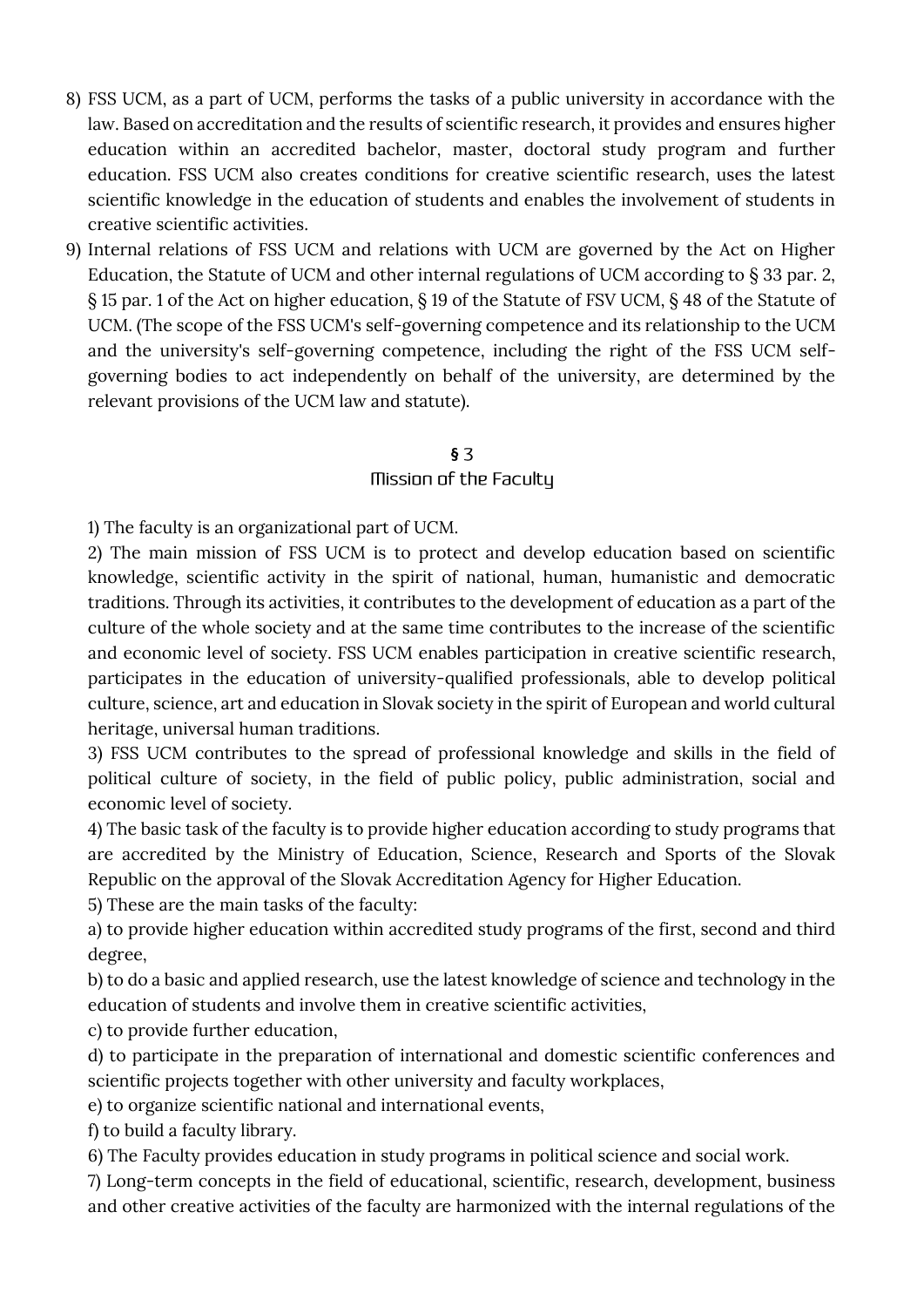faculty, its long-term goals and are implemented after discussion in the Scientific Board of the Faculty of Social Sciences at the University of saints Cyril and Methodius in Trnava (hereinafter "SB FSS UCM") and after the approval in AS FSS UCM.

# Part 2 Areas of faculty self-government

#### **§**

#### Academic self-government bodies and academic officials of the faculty

1) The academic self-government bodies of the UCM faculty are entitled to decide and act on behalf of the UCM in the matters within the self-governing competence of the UCM in accordance with § 23 of the Act on Higher Education.

2) The self-governing competence of the faculty also includes:

a) concluding, changing and terminating the employment relations of those UCM employees who are assigned to the faculty, with the written consent of the UCM Rector. The Dean of the Faculty has full responsibility for the consequences resulting from the violation of valid regulations in the area of employment relations of employees and in the area of their remuneration. Based on the results of the selection procedure at the faculty, on the proposal of the Dean of the faculty, the Rector of the UCM submits an appointment decree for the position of a professor working at the faculty,

b) conducting of business by the faculty, including the conclusion, amendment and termination of contractual relations relating to the business activity, the management of funds intended for this activity and the management of funds obtained from this activity. The contract exceeding the volume of performance in the amount of  $\epsilon$  16,600 can be concluded by the faculty within the business activity only with the consent of the Rector of UCM,

c) concluding, changing and canceling contractual relations, the subject of which is a monetary gift for the UCM faculty,

d) determining the number and structure of jobs of employees assigned to the faculty in accordance with § 16 of this statute,

e) determining the number of admitted applicants for study, study programs carried out by the faculty,

f) creation of new accredited study programs and their implementation at the faculty,

g) implementation of cooperation of the faculty with other universities and their parts, legal entities and natural persons, including foreign ones, in the areas in which the faculty operates, including concluding, changing and terminating contractual relations related to this area of the faculty, handling funds earmarked for this activity and the management of funds obtained from this activity,

h) internal organization of the faculty,

i) organization of studies in accordance with the study regulations of the university and the study regulations of the faculty,

j) determining the focus and organizing research, development, artistic or other creative activities at the faculty,

k) appointment of the bodies of the academic self-government of the faculty,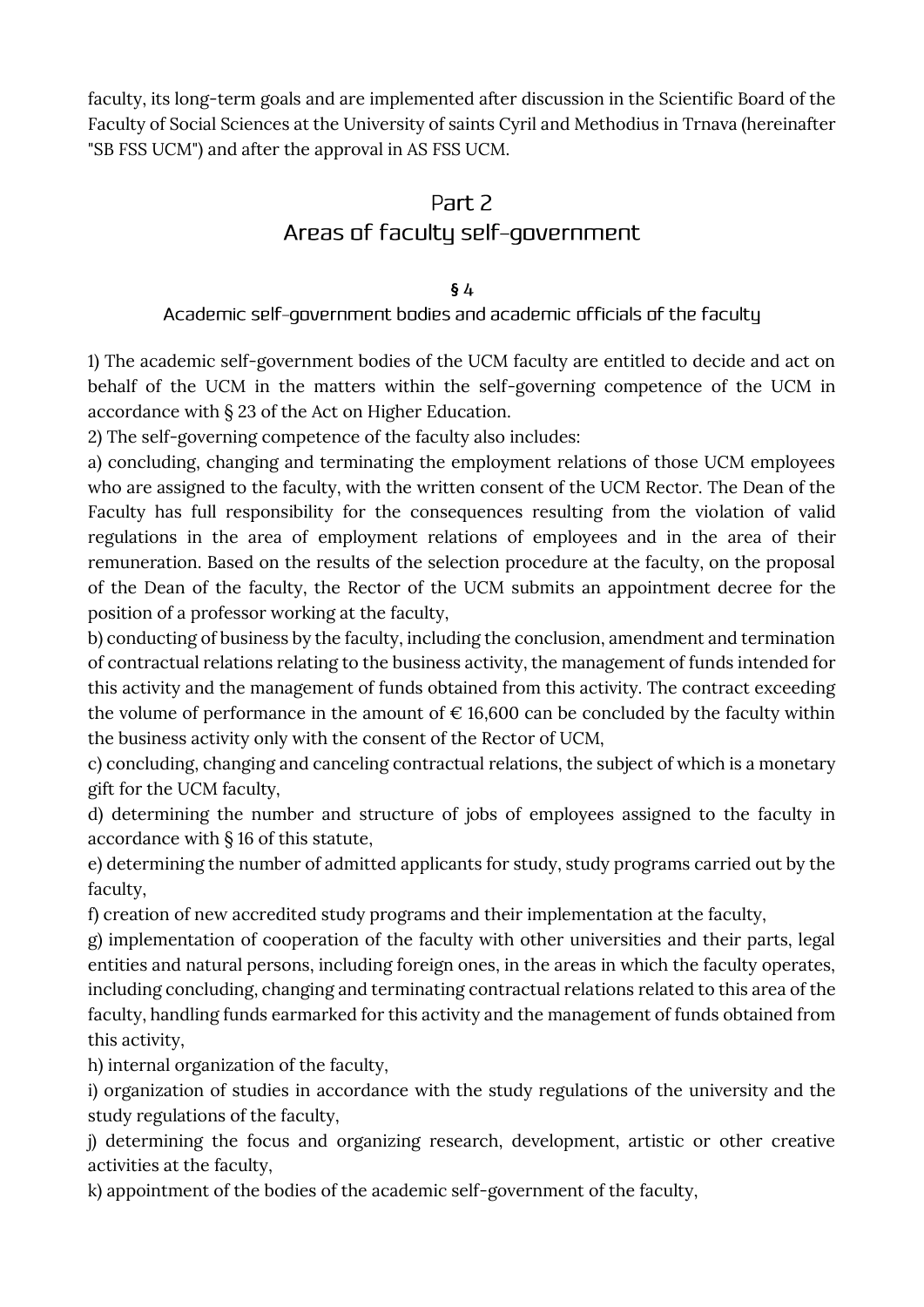l) management of financial resources allocated to the faculty by the university and financial resources that the faculty has otherwise obtained for the performance of its tasks, m) organizing other forms of education with accredited intentions study programs.

3) Bodies of academic self-government FSS UCM are:

a) Academic Senate of FSS UCM

b) Dean of FSS UCM

c) FSS UCM Scientific Board

d) FSS UCM Disciplinary Commission for Students

4) Academic officials of FSS UCM are:

a) Dean of FSS UCM

b) Vice-deans of FSS UCM

c) Chairman of the FSS UCM AS.

#### **§**

Academic Community of the Faculty

1) The academic community of FSS UCM consists of university teachers and researchers who are employed with FSS UCM for a fixed weekly working time, other employees who have completed university education (employee part of the academic community of the faculty), and students enrolled in study programs carried out at the faculty (student part of the academic community of the faculty).

2) The meeting of the academic community is convened at least once a year by the chairman of the AS FSS UCM or the dean of the faculty.

#### **§**

Academic Senate of the Faculty

1) AS FSS UCM is the highest body of academic self-government of FSS UCM. The legal status and competence of the AS FSS UCM is regulated in § 26 and § 27 of the Act on Higher education. 2) AS FSS UCM consists of elected representatives of the academic community of FSS UCM. The method of election of members of the AS of FSS UCM is regulated by the Principles of Elections to the AS of FSS UCM. Membership in AS of FSS UCM is voluntary and irreplaceable. 3) Meetings of the AS of FSS UCM are public, convened by its chairman or vice-chairman. Meetings are held as needed, at least twice during the academic year. The proceedings of the AS of FSS UCM are governed by the Rules of Procedure of the AS FSS UCM.

4) AS of FSS UCM has 12 members. The employee part of the AS of FSS UCM consists mainly of professors, associate professors and assistant professors with the scientific-academic degree of CSc. or a PhD. At least one third of the members of the AS of FSS UCM are student representatives.

5) The members of the AS of FSS UCM decide on the discussed matters independently. They are responsible for their activities to the academic community of FSS UCM. A member of the FSS UCM AS has the right to interpell the academic officials of the FSS UCM, who are obliged to take a position immediately or in writing within 14 days.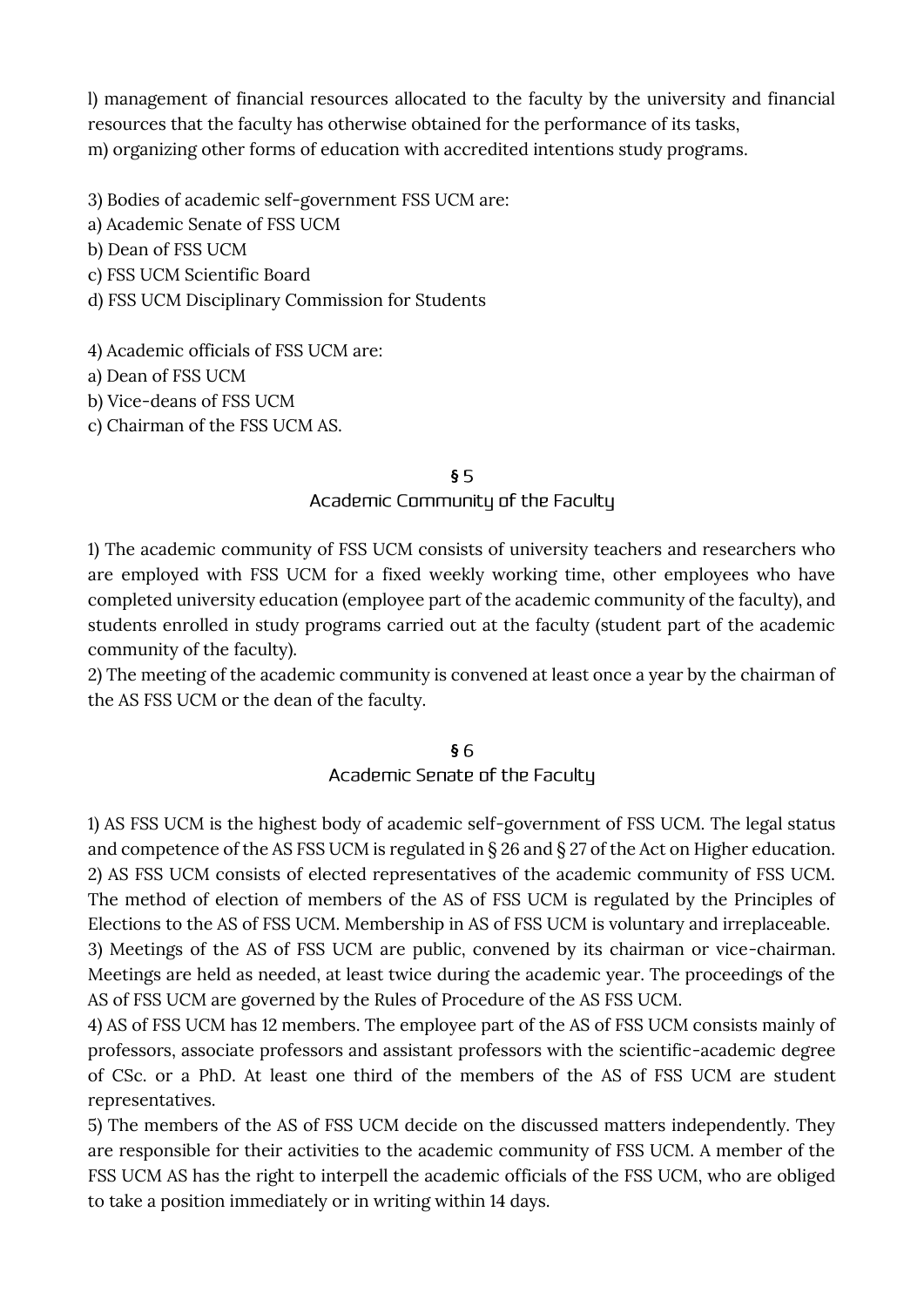6) AS FSS UCM elects its chairman and vice-chairmen mainly from professors and associate professors who are members of AS FSS UCM in direct elections by secret ballots. The Chairman of the AS FSS UCM and the Vice-Chairmen of the AS FSS UCM form the presidency of the AS FSS UCM.

7) The function of a member of the employee part of the AS FSS UCM is incompatible with the function of the rector, vice-rector, dean, vice-dean and secretary of the faculty.

8) The activities of the FSS UCM AS are financially and administratively provided by the FSS UCM dean's office from the faculty funds determined for this purpose. The FSS UCM AS has the right to use the FSS UCM equipment that is absolutely necessary for its operation.

9) In the case that AS FSS UCM acts in violation of laws, other generally binding legal regulations or internal regulations of UCM or the faculty, if AS FSS UCM performs its activities in a composition that is in conflict with the law or internal regulations of the faculty, or if the composition of the AS FSS UCM cannot be harmonized with the law or with the internal regulations of the faculty for objective reasons, AS FSS UCM performs the activities during the necessary period of AS UCM. The conditions for the exercise of powers are regulated by § 6 para. 8 to 12 UCM statute.

10) The term of office of the members of the student part of the Academic Senate is extended in case of declaration of an emergency situation, in case of crisis situation or in case of other similarly unfavorable event, by the time during which the declared emergency situation, crisis situation or other similar adverse event. In the event that a member of the faculty's academic senate terminates his or her membership in the faculty academic senate during the declared emergency situation, crisis situation or other similarly unfavorable event, elections will be held to fill the vacancy of the academic senate as soon as possible in accordance with the principles of elections to the Academic Senate of the Faculty of Social Sciences.

#### **§**

#### Dean of the Faculty

1) The Dean of FSS UCM is a representative of the faculty who manages it, represents it and acts in matters of the faculty. He acts on behalf of UCM in matters stipulated by law. The Dean is responsible for his or her activities to the AS FSS UCM.

2) The Dean of FSS UCM is responsible to the Rector of UCM for his or her activities in matters in which he or she acts on behalf of UCM, for the management of the faculty and for his or her other activities to the extent determined by the internal regulations of UCM.

3) The Dean performs tasks arising from the Higher education Act, the statute of the university, the internal regulations of the UCM and the FSS UCM. The Dean in particular:

a) manages the educational process at the faculty,

b) manages the activities of vice-deans, heads of departments, directors of established centers, faculty secretary and heads of other departments,

c) manages research and development activities and foreign relations,

d) appoints and recalls senior staff and members of the Dean's advisory bodies,

e) decides on personnel matters, on legal acts in labor relations to the extent and under the conditions determined by the statute of the university,

f) issues implementary regulations for the study, competition and disciplinary rules and decides on issues arising from these regulations,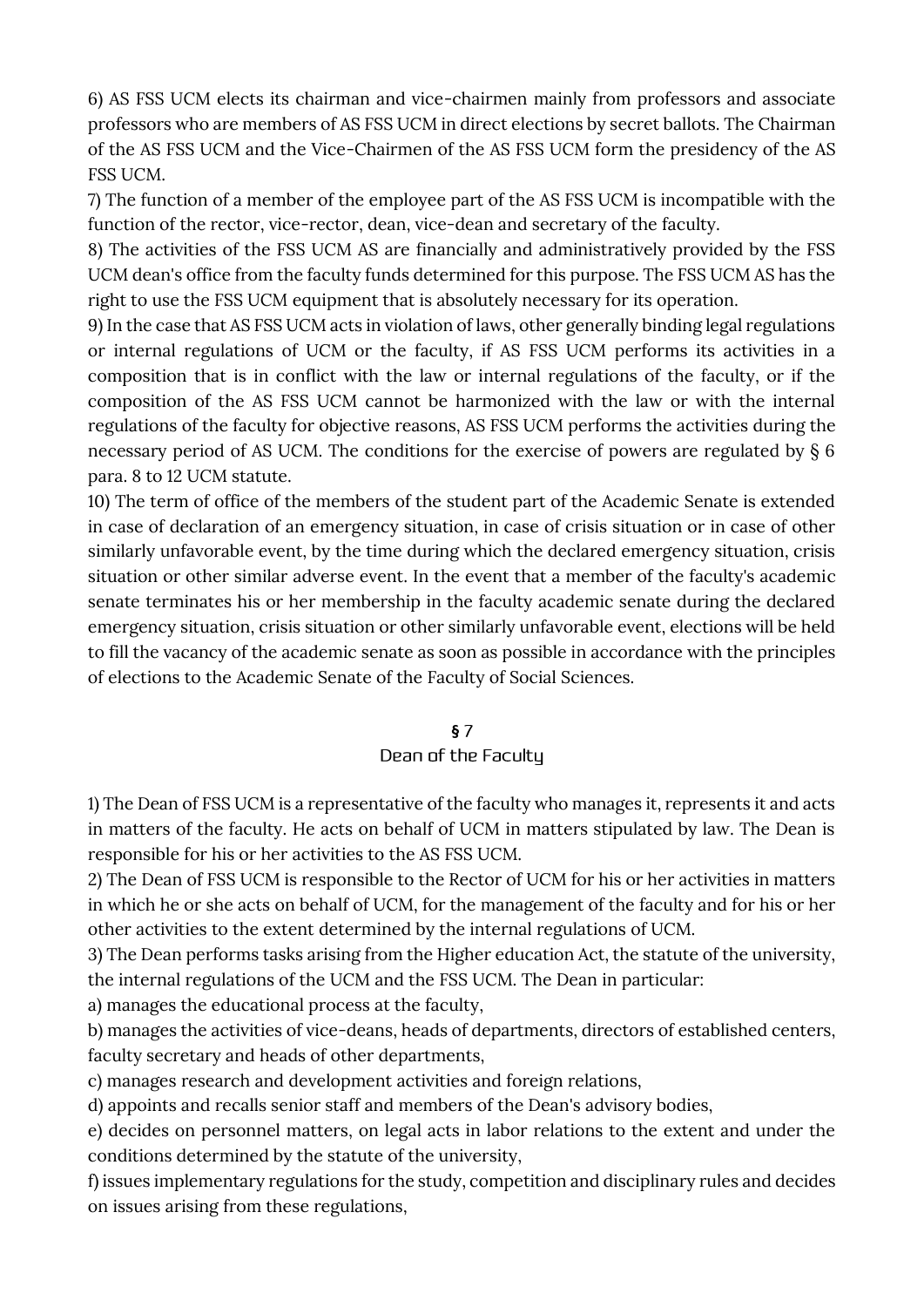g) permits relevant persons to enter the premises managed by the faculty, if necessary,

h) decides on the admission of an applicant to study at the faculty and judges the applications of unsuccessful applicants,

i) decides on the establishment, fusion, division and cancellation of departments and other facilities of the faculty.

4) The Dean is responsible in particular for:

a) compliance with law, legal and internal regulations of the faculty and UCM,

b) proper organization of the faculty activities and creation of conditions for this activity,

c) economical use of allocated funds from state budget subsidies and other funds and for property managed by the faculty,

d) is responsible for the preparation, organization and process of the admission procedure at the faculty.

5) The election of the dean of FSS UCM is regulated in more detail by the internal guideline of FSS UCM - Election Rules for the election of a candidate for the dean of the Faculty of Social Sciences at the University of Saints Cyril and Methodius in Trnava.

6) The term of the dean´s office of the faculty is four years. After the recall of the dean of the faculty or after the premature termination of the function of the dean of the faculty, the function of the dean of the faculty is performed by a person authorized by the rector on the proposal of the AS FSS UCM.

7) On his or her own initiative, the Rector may, with the consent of the AS FSS UCM, recall the dean if the dean:

a) seriously fails to fulfill his or her obligations,

b) has grossly or repeatedly violated laws, other generally binding legal regulations, internal regulations of a university or a faculty, or

c) seriously harmed the interest of a public university or faculty.

8) If AS FSS UCM repeatedly disagrees with the Rector's proposal to recall the Dean or does not comment on the proposal within 30 days from the day when the Rector requested it, the Rector may recall the Dean with the approval of AS FSS UCM if at least one of the conditions was fulfilled.

9) If the Rector requests the AS FSS UCM for a statement from 15 June to 15 August, the deadline for a statement is extended to 60 days.

10) If the dean requests to resign, he or she shall immediately notify the chairman of the AS FSS UCM and the Rector of the UCM in writing.

#### **§**

Scientific Board of the Faculty

1) SB FSS UCM is a body of academic self-government of FSS UCM. The appointment and recall of the members of the FSS UCM SB is within the competence of the Dean of the FSS UCM after the approval of the proposal in the AS FSS UCM.

2) The chairman of the SB FSS UCM is the dean of the FSS UCM by virtue of his position. The Vice-Chair of the FSS UCM SB is usually the relevant Vice-Dean.

3) The members of the scientific board of the faculty are important experts in the fields in which the faculty carries out educational, research, development, artistic or other creative activities. At least one quarter and at most one third of the members of the scientific board of the faculty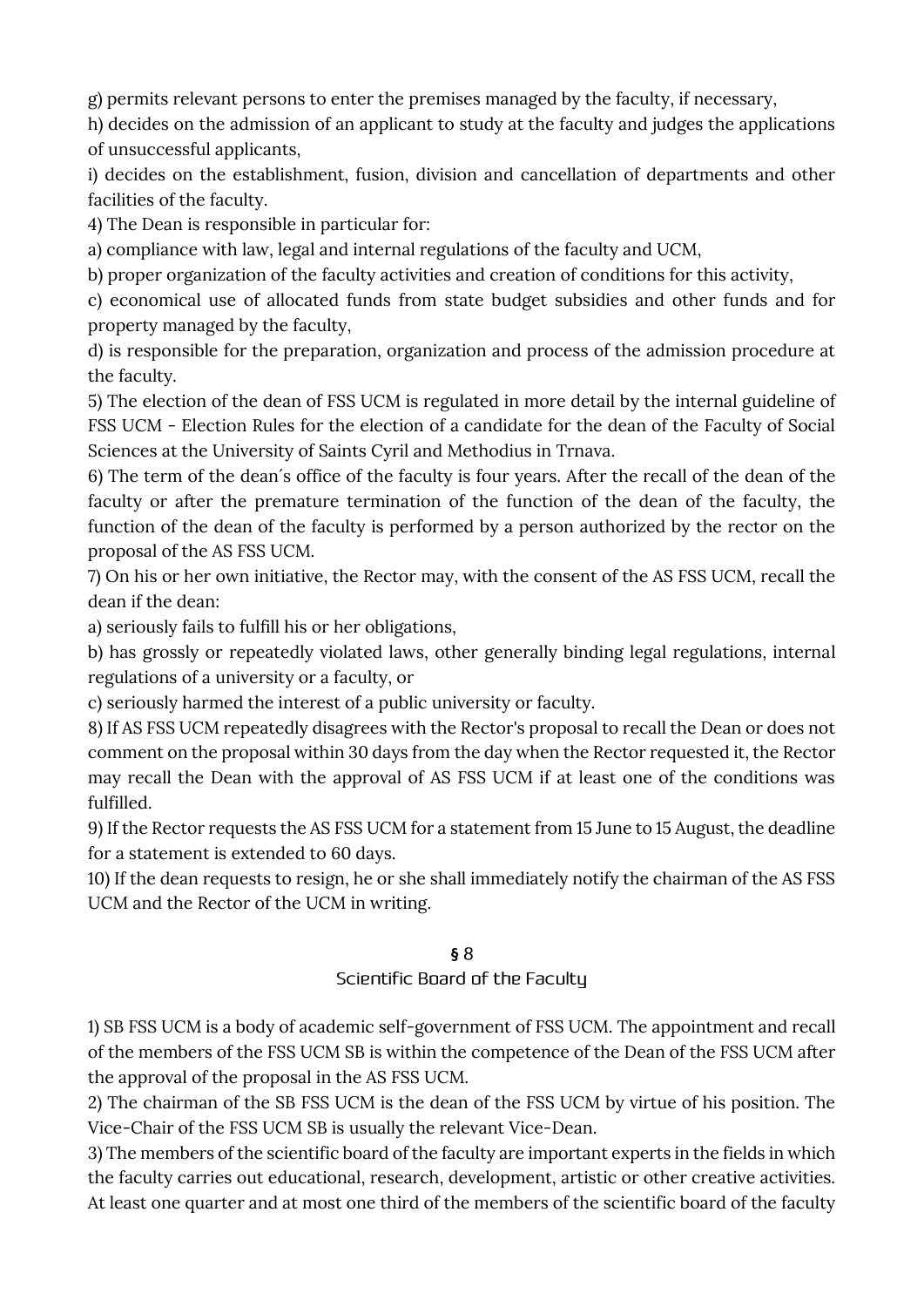are persons who are not members of the academic community of the public university of which the faculty is a part.

4) Membership in the FSS UCM SB is irreplaceable.

5) The competence of the Scientific Board is defined in § 30 of the Act on Higher education.

6) The meeting of the FSS UCM SB is governed by the Rules of Procedure of the FSS UCM SB, which is submitted to it for approval by the chairman of the FSS UCM SB.

# **§**

#### Disciplinary Commission of the Faculty

1) On the basis of the FSS UCM Disciplinary Rules, the FSS UCM Disciplinary Commission discusses disciplinary offenses of students of the faculty and submits a proposal for a decision to the Dean.

2) The members of the Disciplinary Commission of the FSS UCM and its chairman are appointed from among the members of the academic community of the FSS UCM after approval by the AS of the FSS UCM and the Dean. Half of the members of this commission are students.

3) The activities of the FSS UCM Disciplinary Commission are governed by the Rules of Procedure of the FSS UCM Disciplinary Commission, which are approved by the FSS UCM AS on the proposal of the Dean.

4) The activities of the Disciplinary Commissions of the faculties are regulated by Section 31 of the Act on Higher education.

# Part 3

# Organization of the Faculty and its Activities

#### **§**

# Advisory Bodies of the Dean of the Faculty

1) The advisory bodies of the Dean of the Faculty are:

a) faculty management,

b) the Dean's Advisory Board,

c) commissions appointed by the dean of the faculty,

d) FSS UCM Quality Board.

2) The management of the faculty is a permanent advisory body of the dean for the operational solution of current issues of the faculty that require collective discussion.

3) The Rector, representatives of the UCM management and the university inspector may participate in the meetings of the faculty management.

4) The Dean's Advisory Board is a permanent advisory body to the Dean. The dean's board is chaired by the dean of the faculty. Its members are:

a) vice-deans,

b) Secretary,

c) heads of departments,

d) directors of established centers,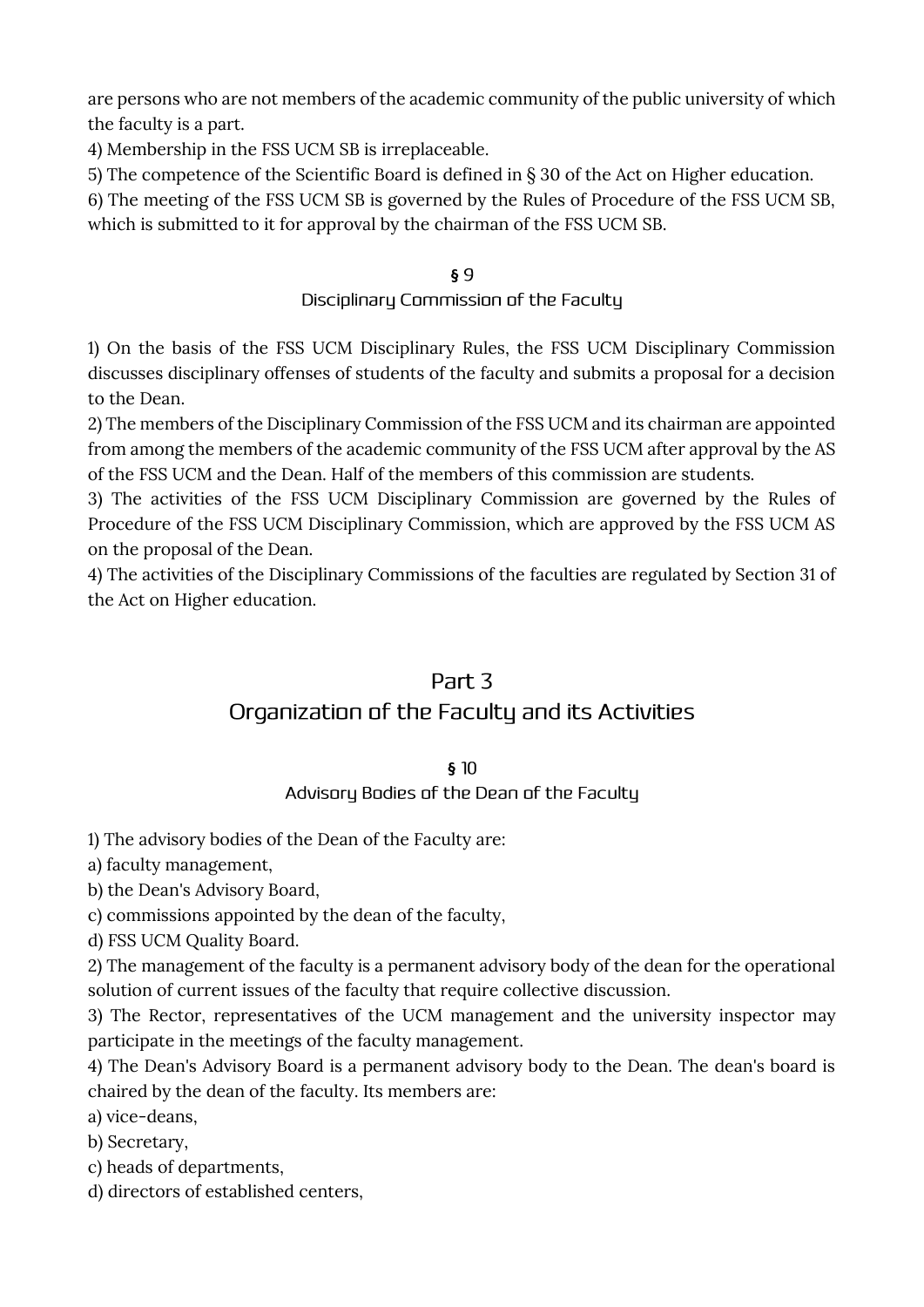e) Chairman of the FSS UCM AS,

f) other members appointed by the Dean of FSS UCM.

5) In justified cases, the dean may also invite members of the academic community of the faculty, representatives of UCM employees, other FSS UCM and UCM employees, students and guests to the meeting of the board.

6) It is in the Dean's competence to establish and cancel temporary commissions. The members of the commissions are appointed by the dean from among the faculty staff, students and experts from other faculties and professional institutions.

7) The FSS UCM Quality Council is a permanent advisory body to the Dean. In particular, the Quality Council prepares, controls, evaluates and coordinates the creation, implementation and use of the internal quality system of education, coordinates the implementation, use, functionality and implementation of the quality management system.

#### **§**

#### Vice-deans of the Faculty

1) The dean of the faculty is substituted by the vice-deans of the faculty to the extent specified by him or her.

2) The vice-deans of the faculty are appointed and recalled by the dean of the faculty after the approval of the AS FSS UCM.

3) In his or her absence, the dean of the faculty is substituted in urgent matters by the vicedean of the faculty. The method of substitution of individual vice-deans in their absence will be determined by the dean of the faculty.

4) The term of office of the vice-dean of the faculty is four years.

#### **§**

#### Head of the Department

1) The head of the department is appointed and recalled by the dean on the basis of a competition procedure.

2) The head of the department is responsible to the dean for his or her activities.

3) The term of office of the head of the department is set by the dean for a four-year period.

4) The head of the department is responsible to the dean in particular for:

a) compliance with legal regulations and basic documents of FSS UCM and UCM,

b) the personnel development of the department and the effective use and protection of the entrusted property,

c) the development of the provided study program and the conception of activities and development department,

d) the quality of teaching and research at the department and for adequate information on study issues.

5) The head of the department in particular:

a) manages professional, pedagogical and scientific, organizational and administrative activities of the department,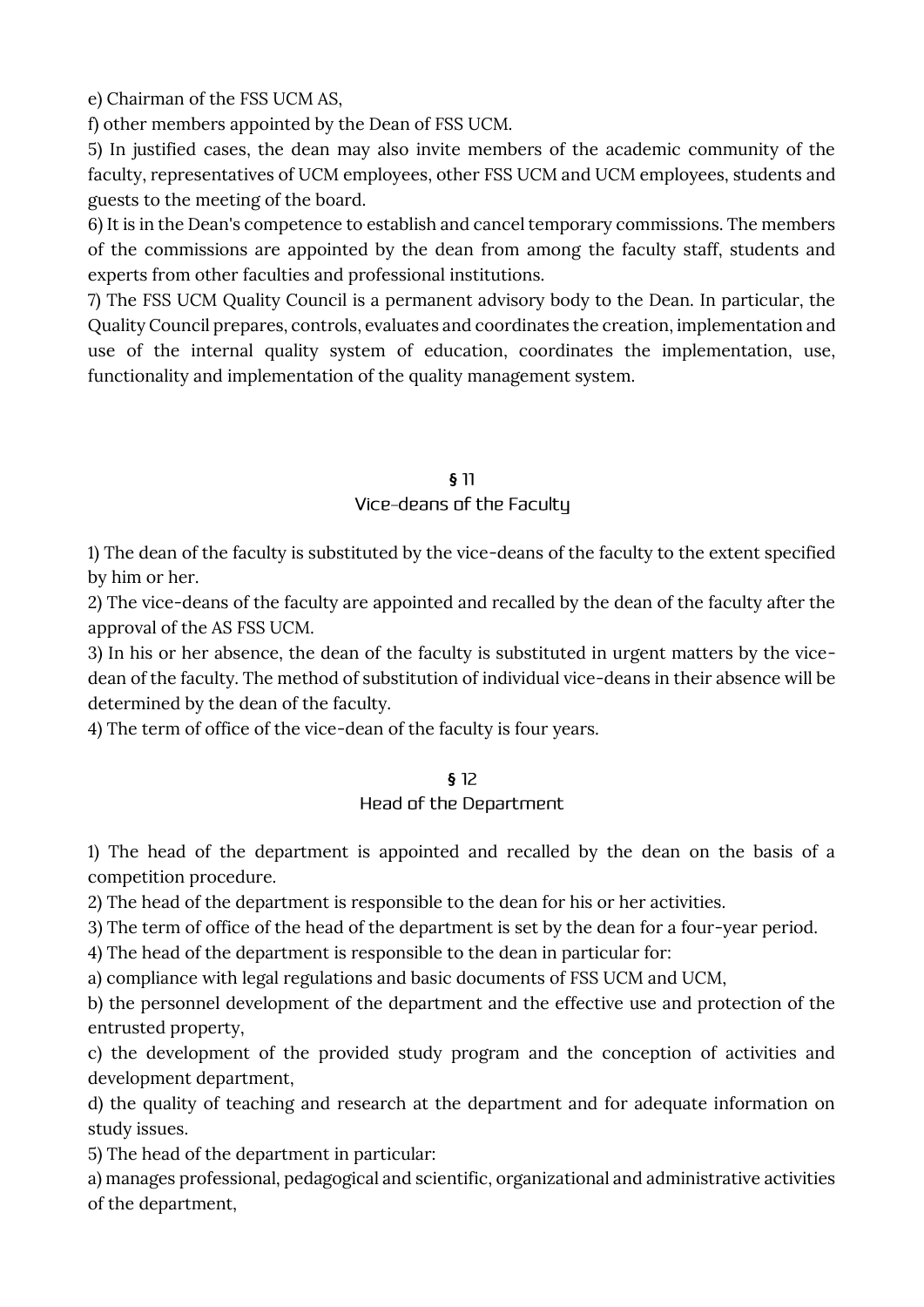b) manages, controls and evaluates educational, scientific and research activities of the members of the department with the aim to achieve scientific and educational grants,

c) creates conditions for the professional growth of members of the department,

d) appoints and recalls the deputy head of the department and the secretary of the department,

e) provides and manages teaching and activities of the department, lecturers and members of the state examination commissions.

6) The head of the department submits to the dean in particular:

a) reports on the activities of the department, evaluation of the educational process, solutions of scientific research tasks and scientific grants achieved,

b) proposals for a material and financial support of these activities,

c) proposals for disciplinary procedures against members of the department and students,

d) proposals for a teaching schedule.

#### **§**

#### Organization of the Faculty

1) The faculty is organizationally divided into:

a) departments,

b) dean's office,

c) centers of professional and scientific activities

d) and other components stipulated by the Organizational Order of the Faculty.

2) The task of the departments is to develop scientific research in relevant scientific fields and

to provide teaching of accredited study programs. 3) Departments are established, fused, divided and cancelled by the dean of the faculty on the

basis of the statement of AS FSS UCM. A department can also be established by fusing departments.

4) The department is headed by the head of the department. The head of the department is appointed by the dean of the faculty from among professors and associate professors, and in necessary cases from teachers with a PhD degree or other similar rank. The heads of departments are the managers of the faculty.

5) The established centres are headed by the directors, who are appointed by the dean on the basis of a competition procedure.

#### **§**

#### Dean's Office

1) The dean's office of the faculty provides professional management, administrative, economic, financial and educational activities, agenda of contractual relations of the faculty with institutions at home country and abroad, material and personnel development of the faculty, administration of the buildings used by the faculty and organization of internal faculty performance.

2) Details are regulated by the Organizational order of the Faculty.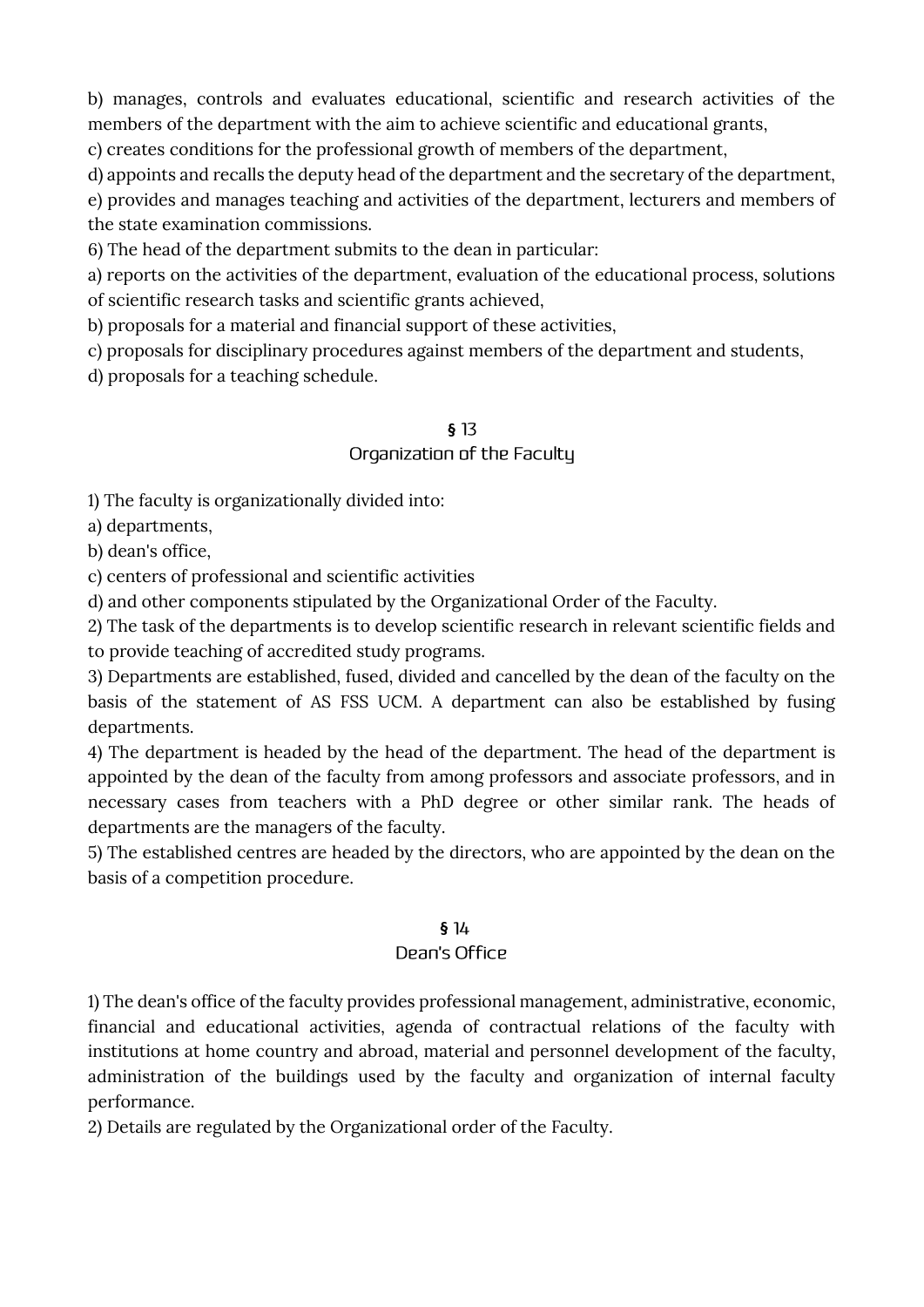#### **§** Secretary of the Faculty

1) The Secretary of the faculty (hereinafter referred to as the "Secretary") is a senior employee of the faculty, who ensures and manages the organizational, economic, financial and administrative performance of the faculty to the extent specified by law, implementing legislation, internal regulations of the faculty and organizational order of the faculty. The secretary is responsible to the dean of the faculty for the economical use of budgetary and extra-budgetary funds of the faculty according to the approved annual allocation.

2) The secretary is directly subordinated to the Dean of the faculty.

3) The secretary is appointed by the Dean on the basis of a competition.

# Part 4 Students and Employees of the Faculty

#### **§** Employees of the Faculty

1) University teachers, researchers and other employees work at FSS UCM as employees.

2) University teachers of FSS UCM work in the positions of professors, visiting professors, associate professors, assistant professors, assistants and lecturers. FSS UCM university teachers are actively involved in research and development activities.

3) FSS UCM researchers fulfill scientific tasks. As a rule, they also participate in the educational activities of FSS UCM in accordance with the study program of the faculty.

4) The work activities of FSS UCM university teachers in the positions of professor, associate professor, assistant professor, assistant and lecturer and the relationship of these employees to the field of study and to the study program are regulated in the Act on Higher Education. The more detailed job description of these employees is attached to their employment contract. 5) Employing university teachers (professors, associate professors, assistant professors, assistants, lecturers working at the faculty) is carried out by a competition procedure in accordance with the Act on Higher Education and in accordance with the principles of the competition procedure for university teachers, professors and associate professors, managers and other UCM employees.

#### **§**

#### Principles of Work Relations

1) The basic principles of work relations at FSS UCM are regulated by special regulations.

2) A more detailed definition of the rights and obligations of an employee of FSS UCM and UCM as an employer is set out in the UCM Work Order.

3) In the matters of work relations carried out at the faculty, the deans of the faculties act on behalf of UCM, with the prior consent of the Rector of UCM in accordance with § 18 par. 2 letter a) and § 24 par. 4 of the UCM Statute.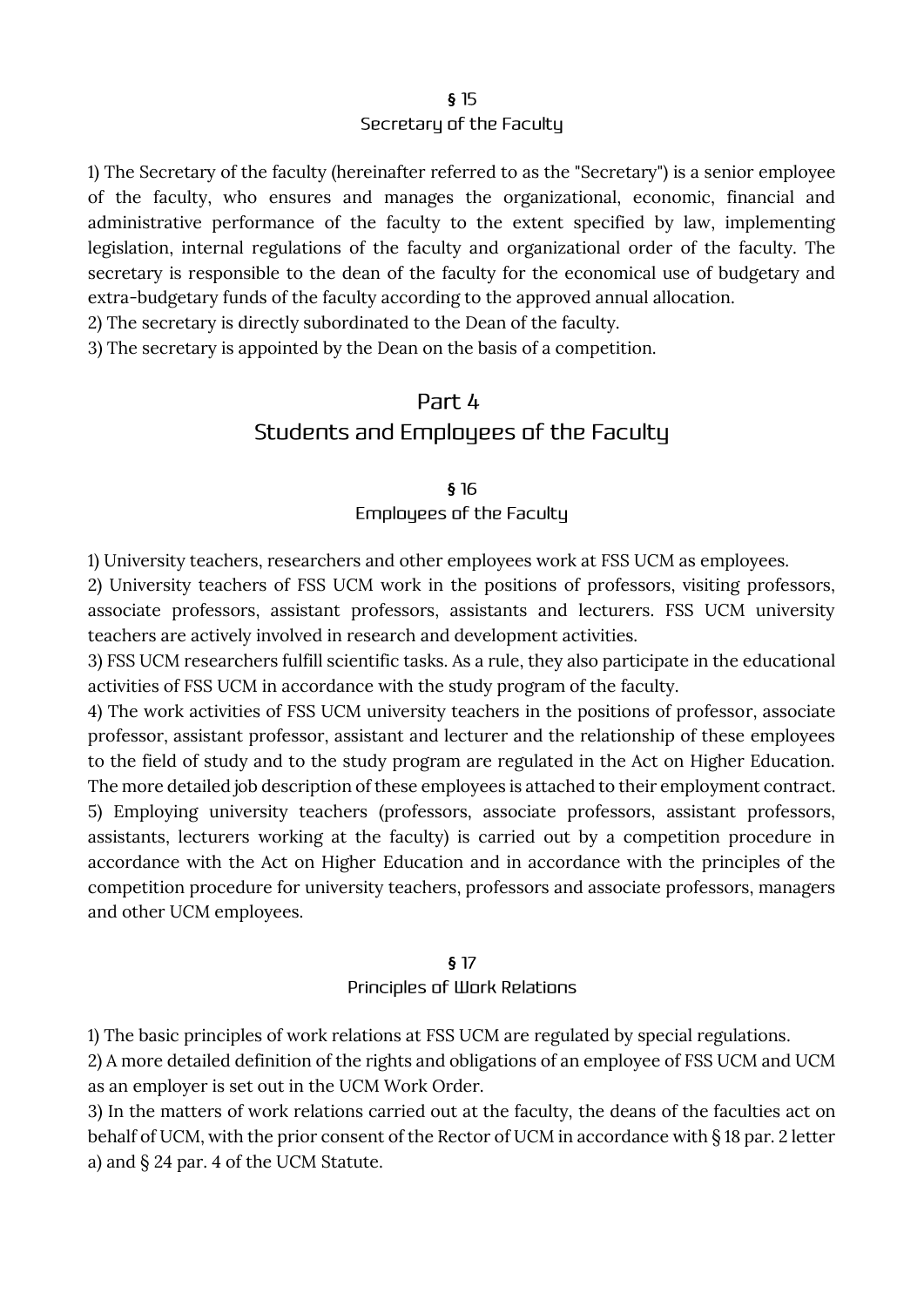#### Students of the Faculty

1) The status of a FSS UCM student is defined in the Act on Higher Education, the University Statute, the UCM Study order and the UCM Disciplinary order.

2) A successful applicant becomes a student on the day of the enrollment. A faculty student whose study has been interrupted becomes a faculty student from the day of re-enrollment. The student who ceases to study in accordance with the Act on Higher Education ceases to be a student.

3) The interests of FSS UCM students are represented by the students in the AS FSS UCM and AS UCM.

4) A FSS UCM student has the right to use academic freedoms and academic rights at the UCM premises in accordance with the Act on Higher Education.

5) The use of academic freedoms and academic rights must be in accordance with law and internal regulations of FSS UCM.

6) In addition to the rights under the Act on Higher Education, the student has also the following rights:

a) the right to be represented in the student council of universities, in AS UCM and AS FSS UCM,

b) the right to apply for studies at another faculty and university, including abroad, as part of their studies,

c) the right to use UCM and FSS UCM facilities in accordance with the rules determined by UCM and FSS UCM,

d) the right to use forms of social support system if the student meets the conditions prescribed for their provision; these services are covered by subsidies from the state budget and, if possible, from own resources of UCM and FSS UCM.

7) On the proposal of the Dean of FSS UCM, a student may be awarded a commendation, honorable mention and a prize of the Rector or Dean of FSS UCM for exemplary performance of duties or for extraordinary results beyond the scope of duties.

8) FSS UCM provides students with the conditions for:

a) studying languages, sport and cultural activities,

b) mobility within UCM, at universities in the Slovak Republic and abroad,

c) counseling and consulting services for students and applicants for study.

9) A culpable breach of duty by a student is a disciplinary misbehaviour in accordance with the Act on higher education. The disciplinary misbehaviour is dealt with by the FSS UCM Disciplinary Commission in accordance with the UCM Disciplinary Order.

10) Study conditions for foreign students and fees of FSS UCM students are defined in the University Statute, in the UCM Study order and in other internal regulations of UCM and FSS UCM.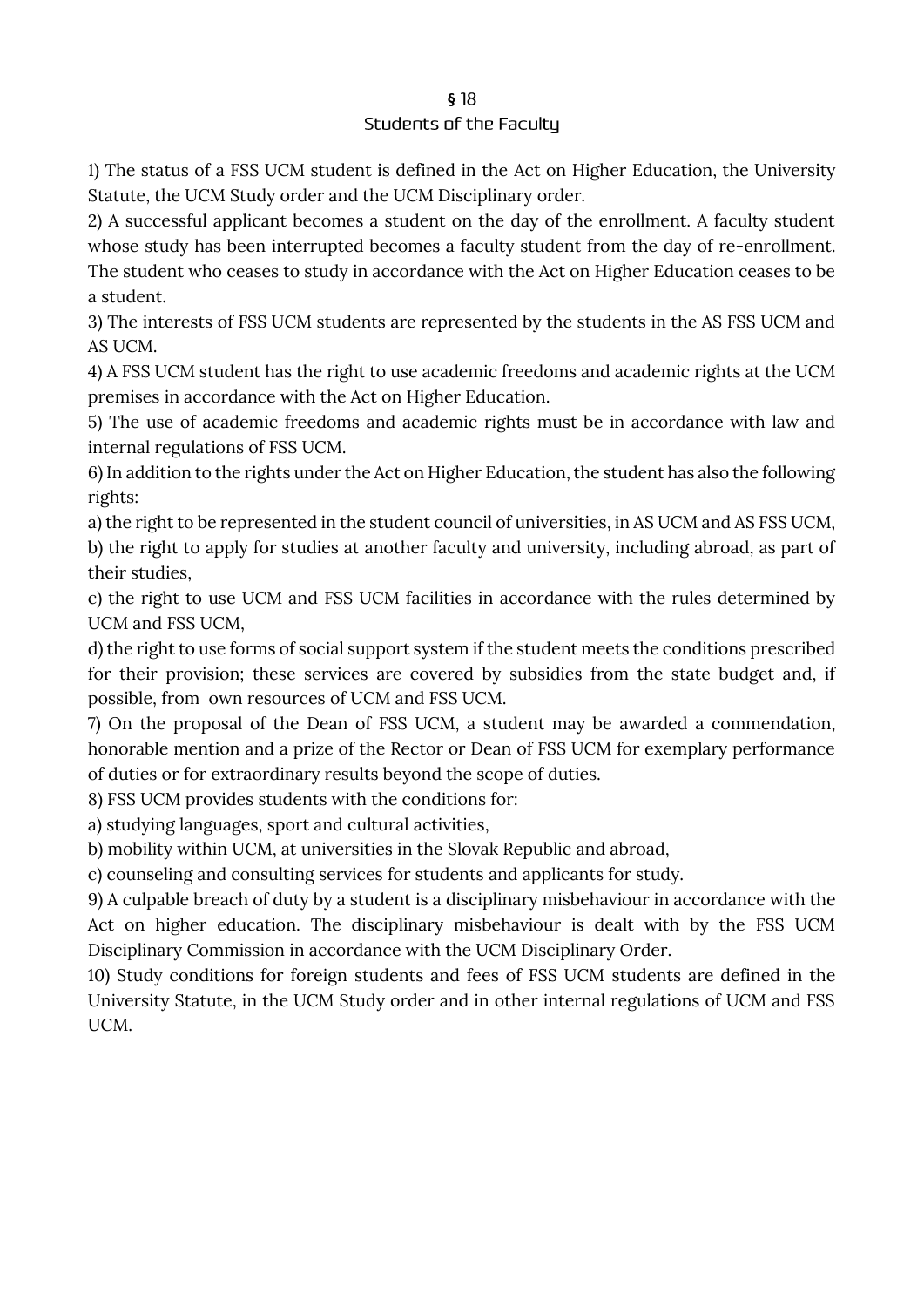#### Internal Quality System

1) FSS UCM is responsible for quality assurance of higher education provided.

2) FSS UCM has developed and implemented a functional internal quality system, which is regulated by internal regulations. Fulfillment of the task referred to in para. 1 is coordinated and evaluated by the FSS UCM Quality Council as an advisory body to the Dean.

3) A relevant vice-dean is responsible for the development, implementation, use and functionality of the internal quality system at FSS UCM.

#### **§**

#### **Further Education**

1) FSS UCM, within the framework of further education, is responsible for the provision of lifelong learning educational programs in accordance with the Act on Lifelong Learning and generally binding legal regulations.

2) FSS UCM enables those interested in various target groups to widen and deepen their acquired education, retrain or satisfy their interests.

3) Further education is realized through formal and non-formal education and informal learning. Further education is realized through various short-term and long-term educational activities (e.g. seminars, training, courses and others).

4) The form of further education can be full-time, distance, combined, e-learning, self-study or another form by use of traditional as well as modern methods of education, including multimedia approaches.

5) Graduates of further education are provided with a certificate or other document in accordance with applicable legislation.

# Part 5

# Internal Regulations and Ceremonies of the Faculty

#### **§**

#### Internal Regulations of the Faculty

1) In accordance with the Act on Higher education, the Faculty issues the following internal regulations:

a) Statute of FSS UCM,

b) Organizational Order of FSS UCM,

c) Rules of the elections to the AS FSS UCM,

d) Rules of procedure of AS FSS UCM,

e) Rules of procedure of the Scientific Council of the FSS UCM,

f) other regulations, if provided by the Statute of FSS UCM.

2) In accordance with the internal regulations of UCM AS FSS UCM may accept:

a) Study order of FSS UCM,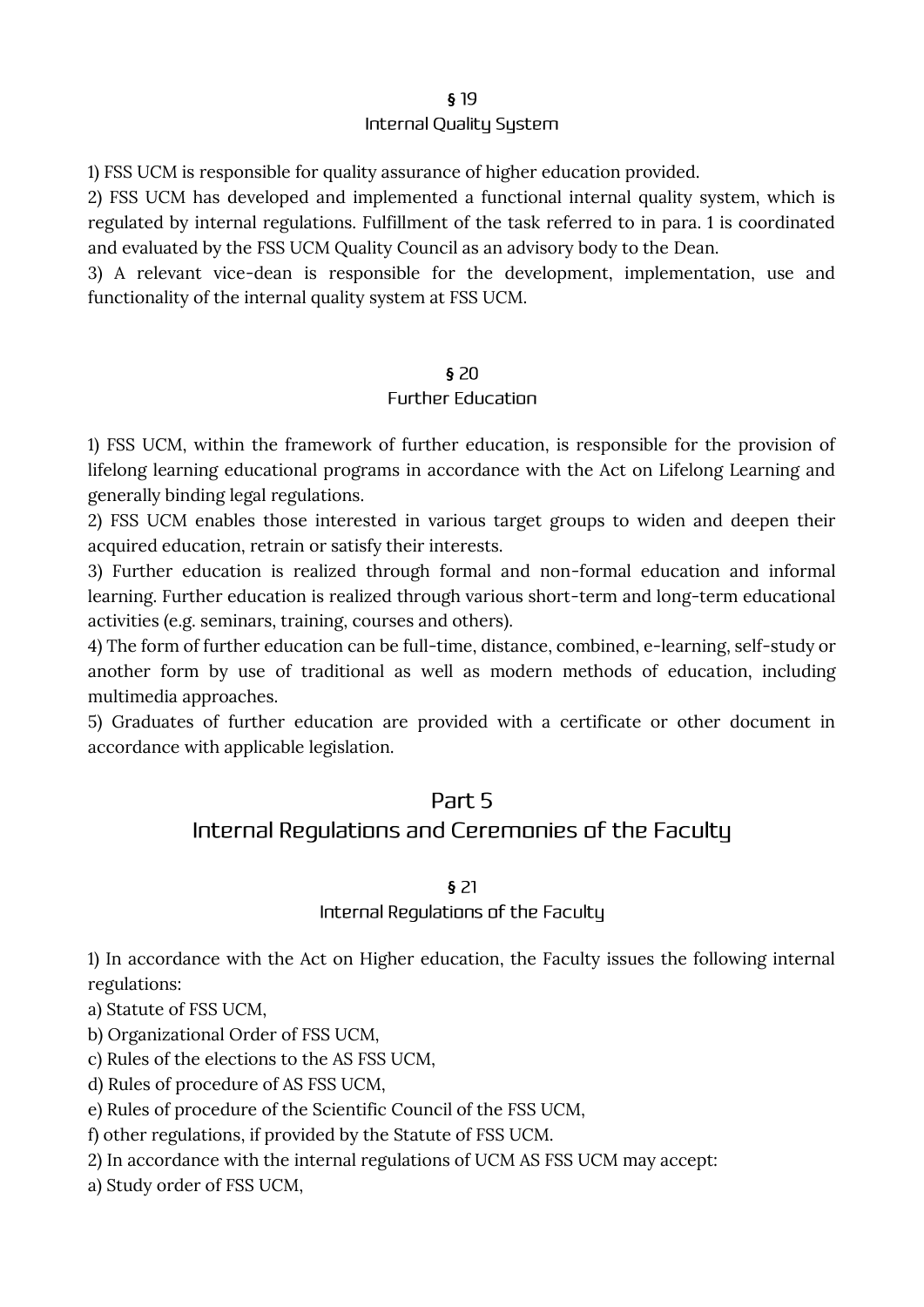b) FSS UCM Work order,

c) FSS UCM Scholarship order,

d) Disciplinary order of FSS UCM,

e) Rules of procedure of FSS UCM,

f) Electoral rules for the election of a candidate for a dean of FSS UCM,

g) other regulations, if provided by the Statute of FSS UCM.

3) The Statute of FSS UCM, the Study Order of FSS UCM and the Work Order of FSS UCM shall enter into force on the day of their approval by the AS UCM. Other internal regulations, except for the Rules of Procedure of the Scientific board of the FSS UCM, enter into force upon their approval by the AS of the FSS UCM. The Rules of Procedure of the FSS UCM Scientific Board shall enter into force upon their approval by the FSS UCM Scientific Board.

4) The Dean of FSS UCM is entitled to issue other internal regulations in accordance with § 33 par. 2 letter f) of the Act on Higher Education, which enter into force after discussion in the Dean's Board and their signing by the Dean of FSS UCM.

5) Internal regulations of FSS UCM according to par. 4 must be in accordance with law, generally binding regulations, internal regulations of UCM and FSS UCM.

6) The Statute of FSS UCM and other internal regulations of FSS UCM are binding for all faculty employees. The Dean of the Faculty is entitled to issue orders, the acceptance process of which is regulated in the UCM Organizational Order and the FSS UCM Organizational order.

#### **§**

#### Academic Symbols, Faculty Insignia and Ceremonies

1) The symbols of FSV UCM are the sign of the faculty and the colours of the faculty.

2) The sign of the faculty is the sign of UCM supplemented by the Latin words Facultas Scientiarum Socialium, Universitas Sanctorum Cyrilli et Methodii Tyrnaviae. The colours of the faculty are orange and black. The graphic representation of the faculty sign is supplement to the faculty statute.

3) The status of FSS UCM and its academic officials is represented by academic insignia of the faculty and the gowns of the faculty. The FSS UCM insignia consist of a gilded dean's chain with the FSS UCM sign and the national sign of the Slovak Republic and promoter chains.

4) The rules of using academic insignia and faculty gowns and conducting academic ceremonies, especially matriculations, graduations and awarding of academic or honorary degrees are defined by the internal regulations of the university.

5) Matriculations of FSS UCM students and taking the academic pledge takes place with the participation of the Rector of UCM or the Vice-Rector authorized by him, the Dean of the Faculty or the Vice-Deans of the Faculty and a representative of the Academic Senate.

6) Graduations of bachelor, master and doctoral graduates, as well as the third age university students carried out in the framework of lifelong learning are held with the participation of the UCM Rector or a vice-rector, the Dean of the faculty or vice-deans of the faculty and a representative of the Academic Senate. The wording of the graduation pledge is given in the UCM internal regulations.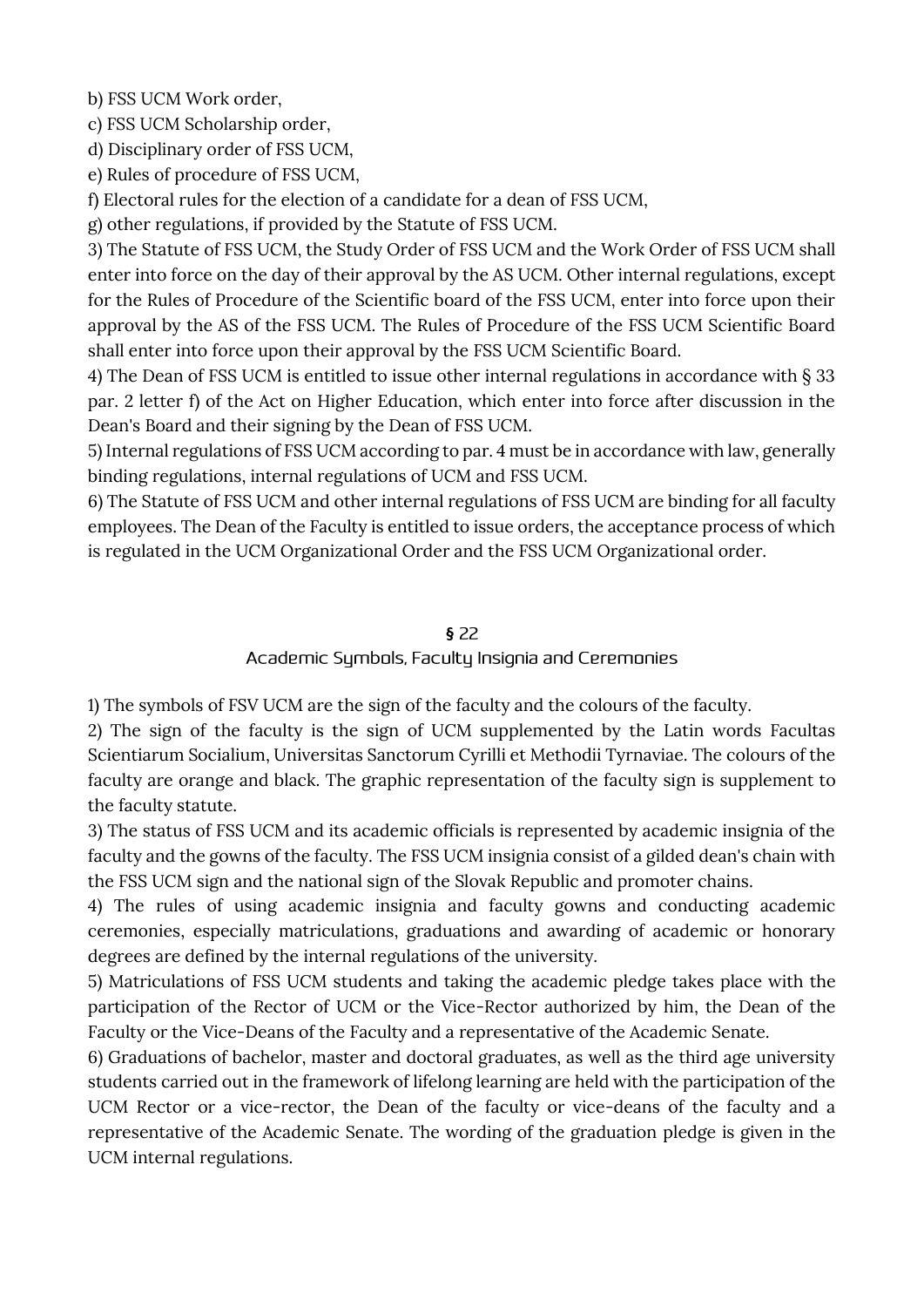#### Faculty Awards

1) The Faculty may award a faculty medal to employees, students and other persons who have contributed to the development of the faculty, science, legal education and academic rights and freedoms.

2) The faculty medal is awarded by the Dean of the faculty.

3) FSS UCM awards its employees and students who have contributed to the development of the faculty, science and education in accordance with the relevant internal regulations of the faculty.

4) FSS UCM awards are given by the Dean of the faculty on the basis of a proposal from the Dean's Board of FSS UCM.

## Part 6

# Financing and Property of the Faculty

#### **§**

#### Financing of the Faculty

1) FSS UCM is financed on the basis of multi-source financing. Sources of funding are:

a) subsidies from the state budget,

b) study fees,

c) fees associated with the admission procedure,

d) income from business activities,

e) donations,

f) other resources.

2) All entrusted movable and immovable property and allocated financial means are managed by the faculty in accordance with the economic and operational rules of the university and the measures of the Rector. The drawing and disposal of allocated funds is ensured by clear records and in the manner specified by UCM internal regulations.

3) FSS UCM draws up an annual budget for financial support and management of its main activity.

#### **§**

#### Obligations of the Faculty in Relation to UCM

1) The Faculty submits the Rector of UCM an annual report on the activities of the faculty and an annual report on the management of the faculty.

2) Annually, the Faculty publishes a list of provided study programs on its website.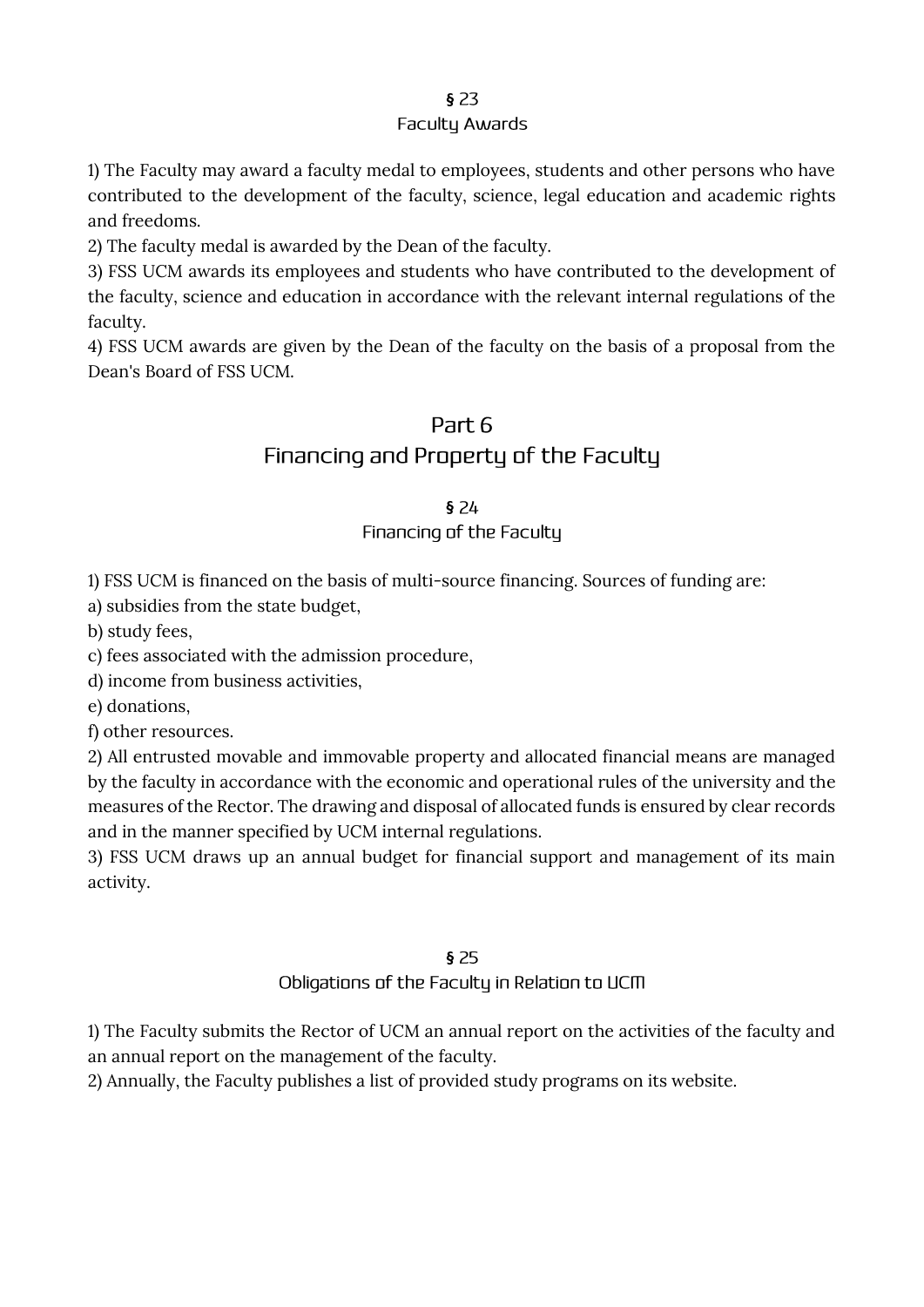#### Special Provisions in the State of Emergency

1) The term of office of members of the Academic senate of the faculty or members of the Scientific board of the faculty, which expires in state of emergency or crisis situation (hereinafter "crisis situation") shall end on the last day of the third calendar month if the conditions do not allow for the election or appointment of new members of a competent authority. If a new member of a competent body is elected or appointed during this period, the term of office of the current member of the competent body shall expire on the day following that on which the new member of the competent body was elected or appointed.

2) Within a crisis situation, educational activities carried out by the full-time method can be carried out by the distance method.

3) Within a crisis situation, especially if the organization of the school year changes in accordance with a special regulation or part of the examination or the form of the examination which terminates education at a secondary school is canceled, the higher education institution may change the information specified in § 57 par. 5 of the Act on Higher Education and publish it in a different period than the one stipulated in § 57 par. 5 of the Act on Higher Education. The information can be changed repeatedly. The change does not require an approval by the Academic senate of the university or the Academic senate of the faculty. If it is a change of date, the university will publish it no later than 14 days before this date.

4) If, due to the crisis situation, the student could not properly complete his / her studies within the period according to § 65 par. 2 of the Act on Higher Education, the Rector may, at the reasoned request of the student, exceptionally extend the study beyond the scope stipulated in § 65 par. 2 of the Act on Higher Education and determine the period for which the study will be extended.

5) In the time of crisis, it is possible to take a state exam, a rigorous exam, a defense of a rigorous thesis, a defense of a habilitation thesis, a habilitation lecture and an inaugural lecture by videoconference or other means of information and communication technology without physical presence.

6) In the time of crisis, the public part of the state examination, the public part of the rigorous examination and the public part of the defense of the rigorous thesis are considered public if the university provides their audio recording available to the public for hearing at university premises within three months of the end of the crisis situation.

7) The employment relationship of a university teacher concluded for a definite period of time, the agreed period of which expires at the time of the crisis situation, may be extended without a competition procedure until the end of the last day of the third calendar month after the end of the crisis situation.

#### **§ Final Provisions**

1) The current Statute of FSS UCM approved by AS FSS UCM on 9 June 2015 and by AS UCM on 16 June 2015 has been cancelled.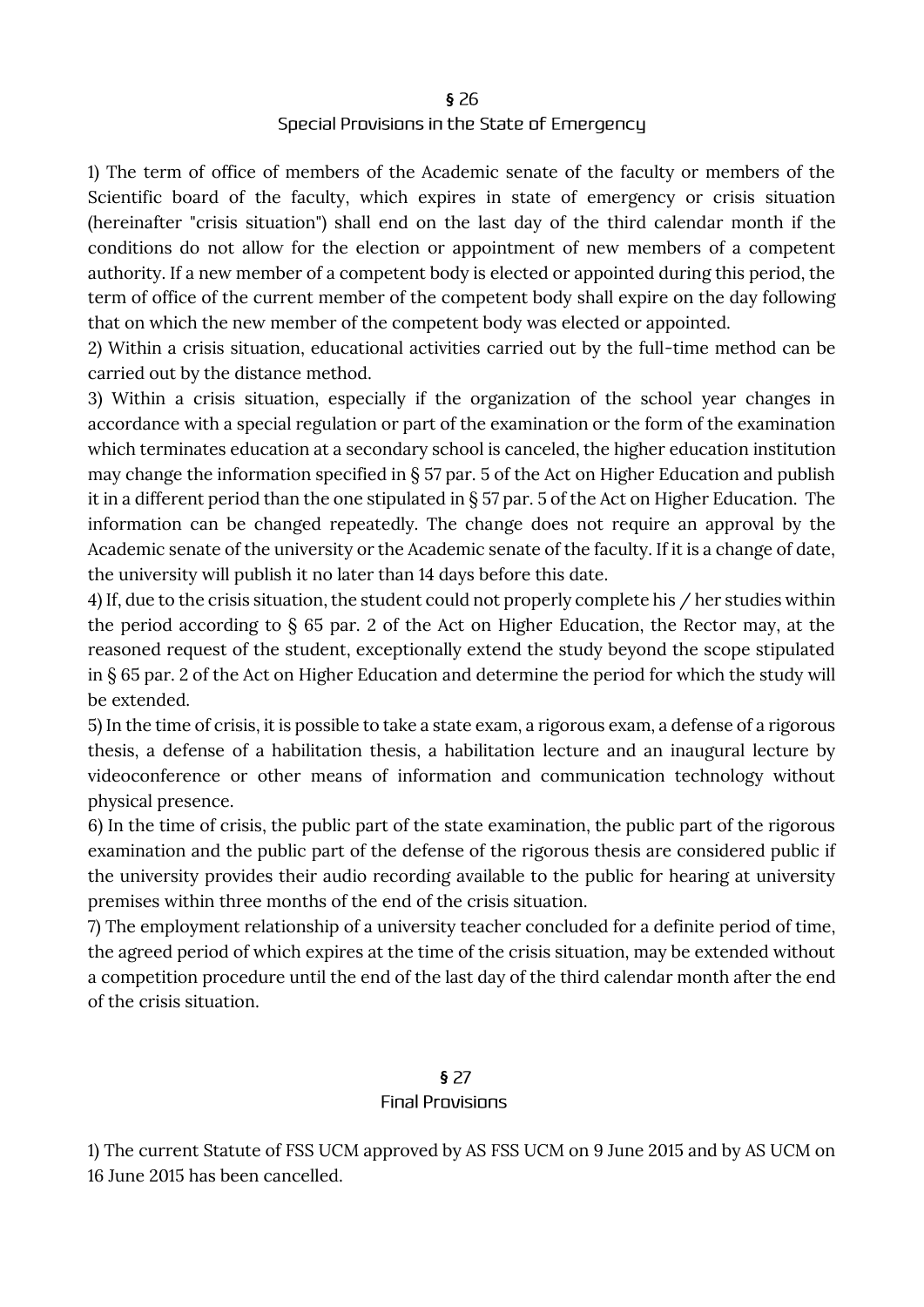2) The Statute of FSS UCM may be changed or amended by AS FSS UCM at any time. All changes and amendments to the Statute must be submitted to the UCM AS for approval.

3) This Statute of FSS UCM enters into force on the day of approval in the AS UCM and takes effect on the first day of the following month.

4) An interpretation of the Statute in disputable cases is provided by the AS UCM. The interpretation of the AS UCM becomes binding if it is approved by the AS UCM.

5) This Statute of FSS UCM was approved by AS FSS UCM on 29 June 2021 and by AS UCM on 30 November 2021.

6) A graphic image of the faculty logo is an inseparable appendix to the Statute of FSS UCM.

doc. PhDr. Mgr. Olga Bočáková, PhD. doc. PhDr. Jaroslav Mihálik, PhD. associate professor Dean of the FSS UCM Chairwoman of AS FSS UCM

doc. PhDr. Ján Višňovský, PhD., associate professor Chairman of AS UCM